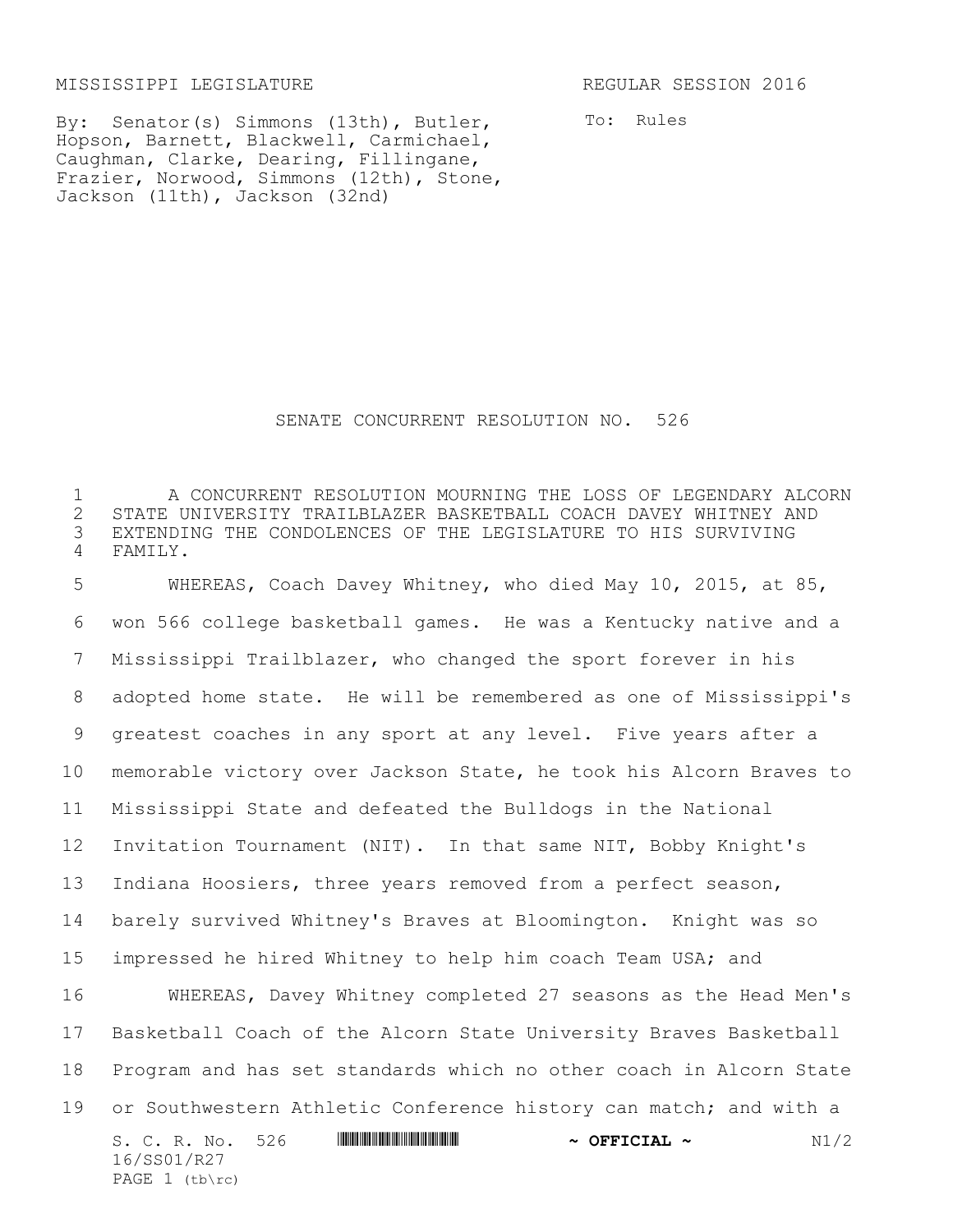career record of 566 wins and 354 losses as a collegiate head coach and a career record at Alcorn State of 510 wins and 301 losses, Whitney has spearheaded more winning seasons than any of his predecessors. He was the first SWAC Coach to lead his team to a victory in the NCAA Division I Basketball Championships; other accolades of Coach Whitney include the Alcorn Heritage Award (2012), National Association of Basketball Coaches Hall of Fame (2010), Mississippi Sports Hall of Fame (1991), SWAC Hall of Fame, Alcorn State I-Tall of Honors (1993), and Alcorn State Hall of Fame (1996); and

 WHEREAS, in July 2002, Whitney became the first-ever recipient of the NCAA Hall of Champions Journey Award. This award was the result of his continued success and contributions to college basketball; and at Alcorn State University and around the nation, he has been affectionately nicknamed the "Wiz." His teams have won 12 Southwestern Athletic Conference (SWAC) regular season titles, a record four consecutive titles between 1978-1982. Notably, his teams have participated in 12 national post-season tournaments, have won five NAIA District Titles, and placed Second and Third in the national tournaments during the 1970s; and WHEREAS, Alcorn State basketball during the Whitney era became the first historically black institution to compete in the National Invitation Tournament with a 1979 bid. In one of the most historical contests, the Braves defeated the Bulldogs of Mississippi State University at Starkville (80-78) before falling

S. C. R. No. 526 **\*\*\* WILLE AND THE TELL TELL TELL TO A OFFICIAL ~** 16/SS01/R27 PAGE 2 (tb\rc)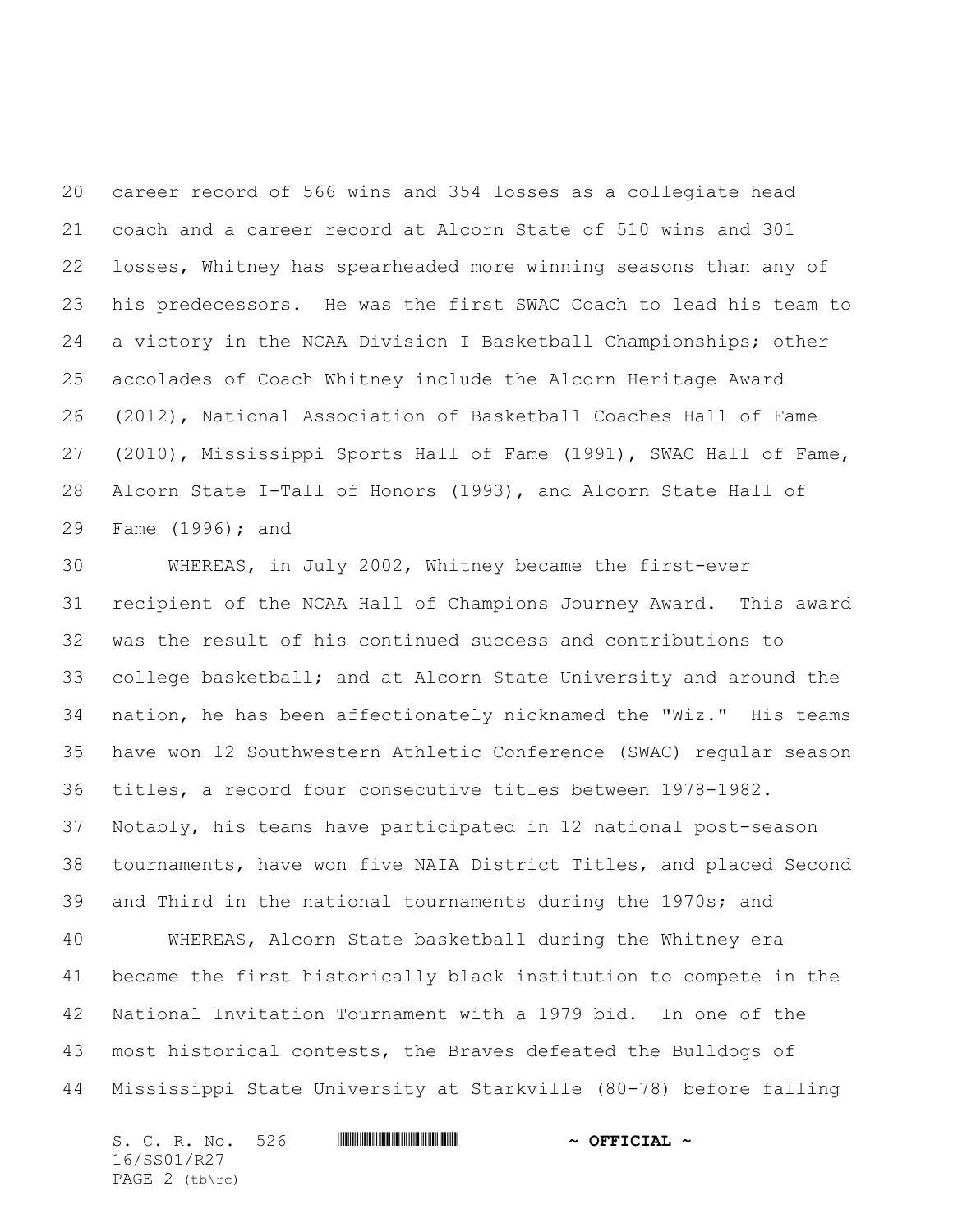to eventual Champion Indiana University (73-69) in the second round; for an encore, a Whitney-led Alcorn State Team defeated South Alabama in 1980 (70-62) to become the first historically black institution to win in the NCAA Playoffs; on December 20, 1999, Coach Whitney reached a milestone in his storied career when he became part of a select group of Division I coaches to have reached the 500-win mark during their careers; and Alcorn State has made six trips to the NCAA Tournament under Coach Whitney in 1980, 1982, 1983, 1984, 1999 and 2002. Alcorn State has won its last 12 Southwestern Athletic Conference regular season titles under Coach Whitney in 1973, 1976, 1979, 1980, 1981, 1982, 1984, 1985, 1986, 1999, 2000 and 2002; and he has won SWAC Coach of the Year honors nine times and his coaching ledger includes being a member of the United States Olympic Coaching and Trial Selection Committee at the 1984 and 1986 Olympics; and

 WHEREAS, the precious memories of Davey "The Wiz" Whitney will forever linger in the hearts and minds of all who knew him. The memories will be cherished by his wife of 62 beautiful years, Mrs. Bernice Whitney; and his five children: Gail of Augusta, Georgia, Libby of Austin, Texas, and Lisa, Doreen and Davey, Jr., all of Biloxi, Mississippi; his adopted son, L.M. Ellis of Clarksville, Tennessee; four grandchildren: Ashantee, Aubrei, Corey and Duonne; a special friend and traveling buddy, Melvin G. Cooper; along with a host of friends, former colleagues and former

| S. C. R. No. 526 | $\sim$ OFFICIAL $\sim$ |
|------------------|------------------------|
| 16/SS01/R27      |                        |
| PAGE $3$ (tb\rc) |                        |